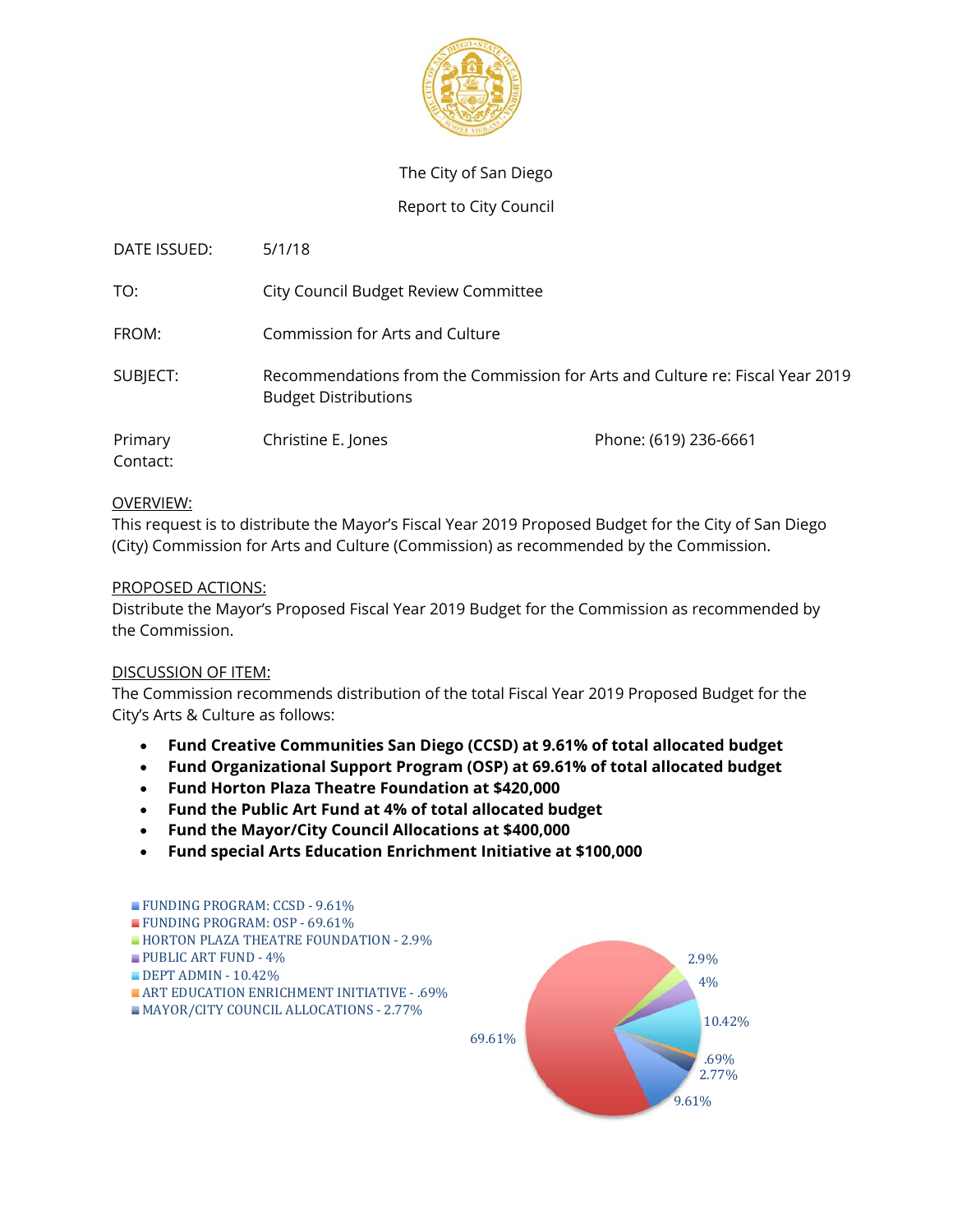The Commission's recommended distributions result in the following allocations for Arts & Culture's total FY19 Proposed Budget, which is a combination of Special Promotional Programs (Business Area 1414) and Commission for Arts and Culture (Business Area 1417):

|                                                                                                                                                                                                                                                                                                                                                               | <b>Commission's</b>                   |
|---------------------------------------------------------------------------------------------------------------------------------------------------------------------------------------------------------------------------------------------------------------------------------------------------------------------------------------------------------------|---------------------------------------|
|                                                                                                                                                                                                                                                                                                                                                               | Recommended<br><b>Distribution of</b> |
|                                                                                                                                                                                                                                                                                                                                                               | <b>FY19 Proposed Budget</b>           |
| <b>Special Promotional Programs - Business Area 1414:</b>                                                                                                                                                                                                                                                                                                     |                                       |
| Creative Communities San Diego (CCSD) <sup>1</sup>                                                                                                                                                                                                                                                                                                            | \$1,388,935                           |
| Organizational Support Program (OSP) <sup>2</sup>                                                                                                                                                                                                                                                                                                             | \$10,065,625                          |
| Horton Plaza Theatre Foundation (Former RDA Obligation)                                                                                                                                                                                                                                                                                                       | \$420,000                             |
| <b>Art Education Enrichment Initiative</b>                                                                                                                                                                                                                                                                                                                    | \$100,000                             |
| <b>Mayor/City Council Allocations</b>                                                                                                                                                                                                                                                                                                                         | \$400,000                             |
|                                                                                                                                                                                                                                                                                                                                                               | <b>SUBTOTAL \$12,374,560</b>          |
| <b>Commission for Arts and Culture - Business Area 1417:</b>                                                                                                                                                                                                                                                                                                  |                                       |
| Public Art Fund <sup>3</sup>                                                                                                                                                                                                                                                                                                                                  | \$578,410                             |
| Administration                                                                                                                                                                                                                                                                                                                                                | \$1,507,264                           |
|                                                                                                                                                                                                                                                                                                                                                               | <b>SUBTOTAL \$2,085,674</b>           |
|                                                                                                                                                                                                                                                                                                                                                               | TOTAL PROPOSED BUDGET \$14,460,234    |
| <sup>1</sup> Distribute \$1,388,935 among the Creative Communities San Diego (CCSD) applicants whose proposals<br>received a rank of 3- or better and calculate awards using the algorithm; no applicant receives less than<br>\$5,000; no applicant receives more than 10% of the total amount of funds available. (See more detail in<br>Attachments 1 & 2) |                                       |
| $^2$ Distribute \$10,065,625 among the Organizational Support Program (OSP) applicants whose proposals<br>received a rank of 3- or better and calculate awards using the algorithm; no applicant receives less than<br>\$5,000; no applicant receives more than 10% of the total amount of funds available. (See more detail in<br>Attachments 3 & 4)         |                                       |
| $^{\rm B}$ Distribute \$578,410 to the Public Art Fund for Civic Art Collection management in the amount of \$289,205<br>and Commission-initiated public art projects in neighborhoods in the amount of \$289,205                                                                                                                                             |                                       |

#### *PURPOSE OF THE COMMISSION*

The Commission was established in 1988 to advise the Mayor and City Council on promoting, encouraging and increasing support for the region's artistic and cultural assets, integrating arts and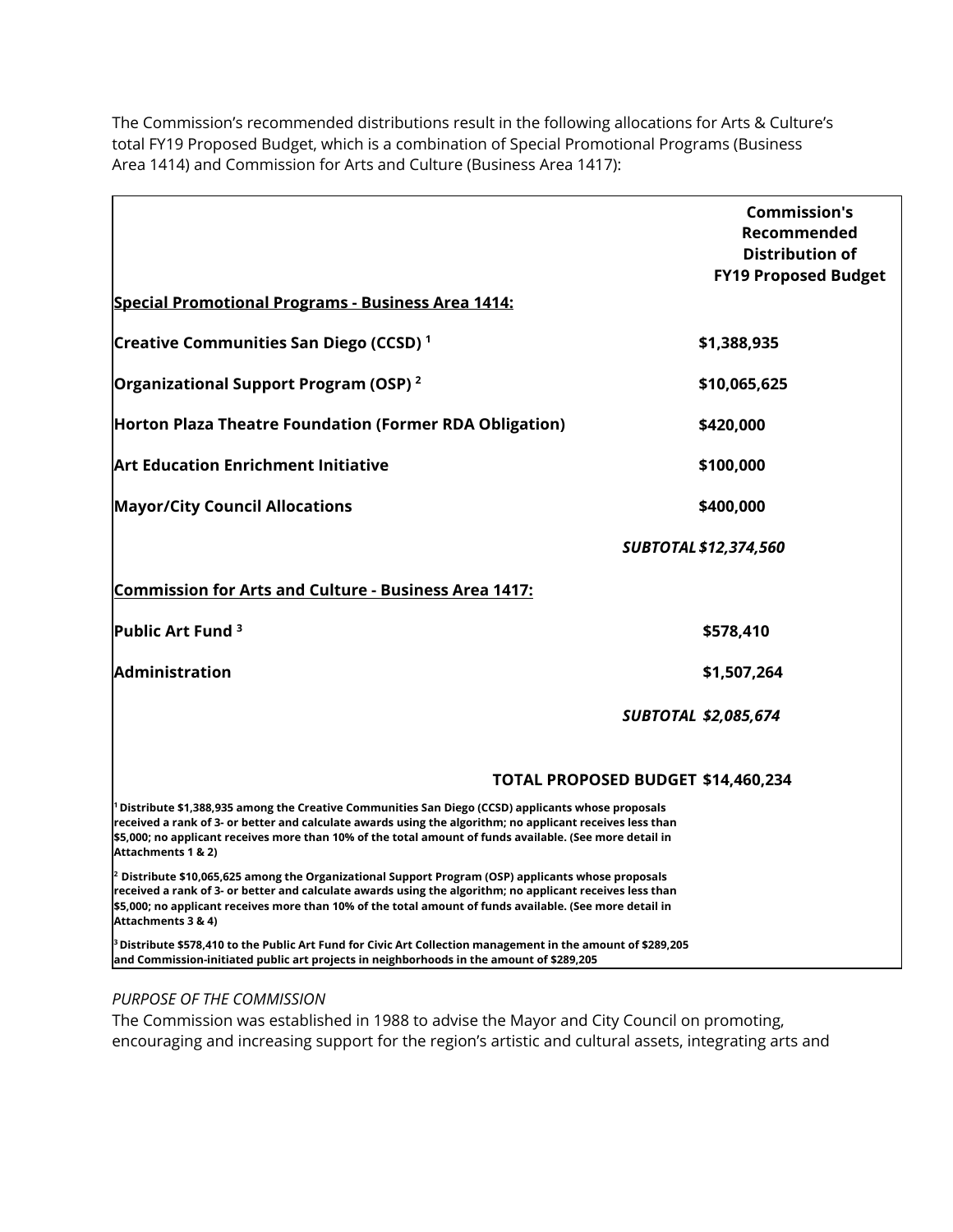culture into community life and showcasing San Diego as an international tourist destination (SDMC 26.0701).

### *DUTIES OF THE COMMISSION*

With regards to the City's Arts & Culture budget distribution, pursuant to the San Diego Municipal Code 26.0704, the Commission's role is to:

- c) Evaluate the City's allocation of Transient Occupancy Tax (TOT) funds for arts and culture and strongly advocate for increasing arts and culture funding to levels which measurably support the vitality and stability of established arts and culture organizations and which foster an environment attractive to and nurturing of emerging arts and culture organizations;
- g) Review the annual proposed budget for the Commission as prepared by the Executive Director of the Commission and provide recommendations, as appropriate;
- h) Advise on the administration of the budget for the Commission, and the arts and culture allocations within TOT funds including, but not limited to, the Special Promotional TOT Revenue and the Arts, Culture and Community Festivals category;
- j) Recommend to the Mayor, City Council and City Manager the fair distribution of TOT funds to nonprofit arts and culture organizations to support local arts and culture programming.

## *RATIONALE FOR RECOMMENDATIONS FROM THE COMMISSION*

In preparing recommendations pertinent to the FY19 Proposed Budget, the Commission considered:

- 1) The areas of focus highlighted in the *Fiscal Year 2019 Proposed Budget* presented by the Mayor;
- 2) The values and goals set forth in *The City of San Diego Strategic Plan*; and
- 3) Trends in the Commission's past funding recommendations and the goals in the *Penny for the Arts Five-Year Blueprint, FY2013 – FY2017.*

### **Commission's Recommendation: Fund Organizational Support Program (OSP) at 69.61% & Fund Creative Communities San Diego (CCSD) at 9.61%**

Focus Area of Mayor's FY19 Proposed Budget: Opportunity in Every Community: Protecting Key Neighborhood Services

City of San Diego Strategic Plan Goal 1: Work in partnership with all of our communities to achieve safe and livable neighborhoods

The Organizational Support Program (OSP) and Creative Communities San Diego (CCSD) are programs administered by Commission staff, in accordance with Council Policy 100-03, through which the City annually distributes Transient Occupancy Tax (TOT) funds to local arts and culture nonprofits. OSP offers general operating support to nonprofits if their mission is primarily arts and culture related and CCSD offers sponsorship for events such as festivals and parades. For FY19, nonprofits applying for TOT funding through OSP or CCSD were required to either submit proposal to the City or qualify to exercise the option to renew their FY18 agreement and retain their ratified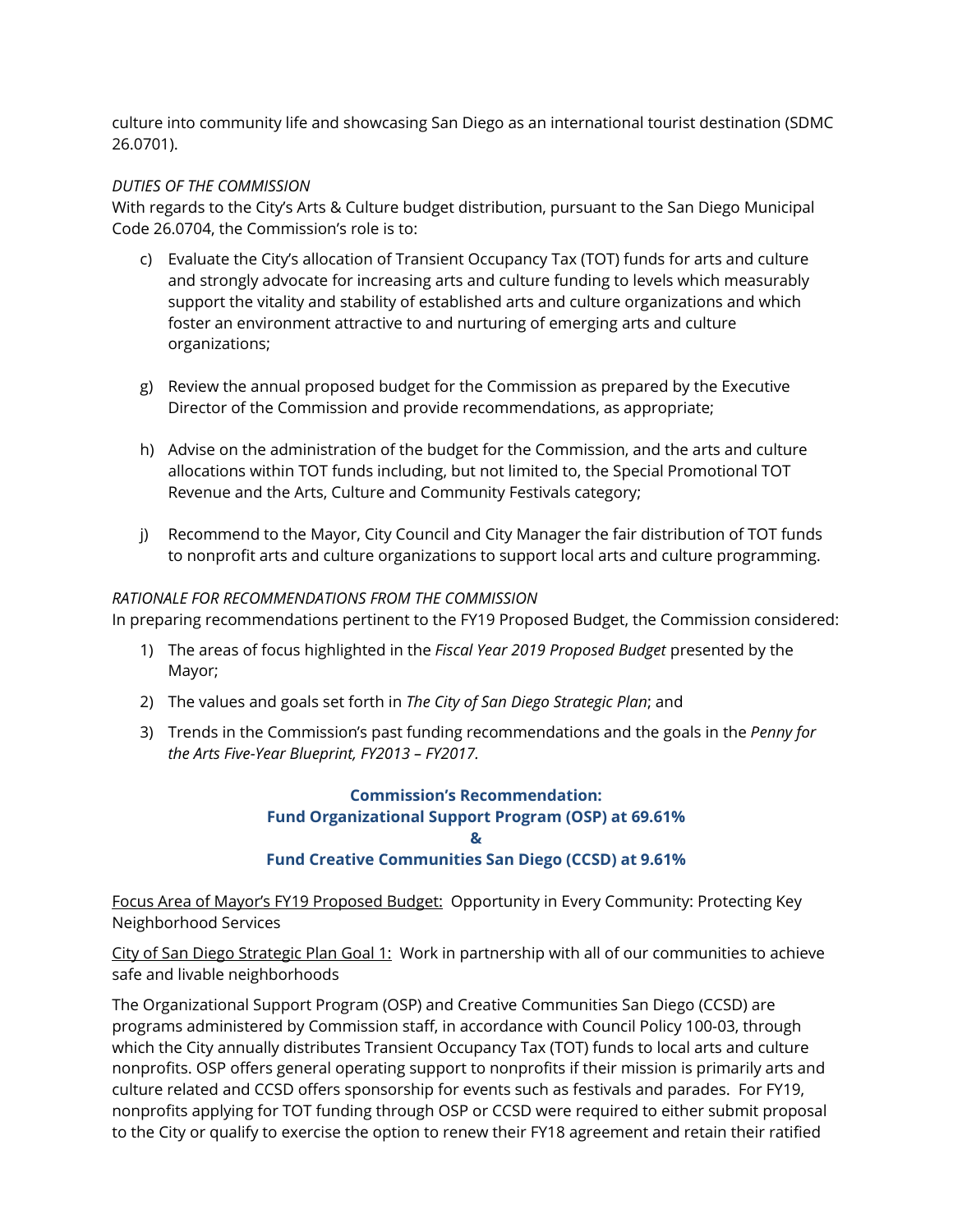proposal rank from FY18. Proposals are evaluated by ad hoc panels composed of diverse community members using criteria and given a rank. The proposal's rank, the applicant's annual operating income (AOI) (for OSP) or the applicant's total project budget(for CCSD), the amount of funding available to distribute and the number of proposals in each competition pool are the main factors in determining funding award amounts. Each nonprofit recipient of TOT funding through OSP or CCSD enters into a one-year service contract managed by Commission staff. Services provided under these contracts include performances, exhibits, parades, festivals, public art and educational classes and benefit the residents, visitors and investors in all of San Diego's neighborhoods.

For FY19, the Commission recommends funding OSP at 69.61% and CCSD at 9.61% of the total allocated budget proposed for the Commission. The Commission further recommends that awards be given to only those proposals receiving ranks of 3- or better. (See Attachments 1-4 for FY19 applicants and their respective awards recommended by the Commission.) Additionally, the Commission recommends an allocation of \$420,000 to Horton Plaza Theatre Foundation, a former Redevelopment Agency obligation, and funding the special Arts Education Enrichment Initiative at \$100,000.

### **Commission's Recommendation: Fund the Mayor/City Council Allocations at \$400,000**

The Commission supports the allocation set forth in the FY19 Proposed Budget as presented by the Mayor.

## **Commission's Recommendation: Fund Public Art Fund at 4% for Civic Art Collection Management & Commission-initiated Public Art Projects in Neighborhoods**

Focus Area of Mayor's FY19 Proposed Budget: Opportunity in Every Community: Protecting Key Neighborhood Services

City of San Diego Strategic Plan Goal 1: Work in partnership with all of our communities to achieve safe and livable neighborhoods

For FY19, the Commission recommends an allocation of 4% of the total budget proposed for the Public Art Fund, including 2% for conservation, maintenance, exhibition and interpretation of the Civic Art Collection, which includes approximately 1600 pieces - paintings, installations, sculptures, works on paper and prints owned or controlled by the City. Begun in 1909 to provide meaningful aesthetic and cultural experiences for San Diego's residents and visitors, the Civic Art Collection includes many artworks of art historical importance and historical significance. Additionally, 2% for Commission-initiated Public Art Projects which enable the Commission to strategically select neighborhood sites for engaging public art projects that achieve the goals of the City's Public Art Master Plan, leading to improved equity and access to the arts in neighborhoods.

## Fiscal Considerations:

Should the Commission's Fiscal Year 2019 budget be reduced or increased through the budget process, the Mayor and City Council may propose adjustments to the distribution of the Commission's budget.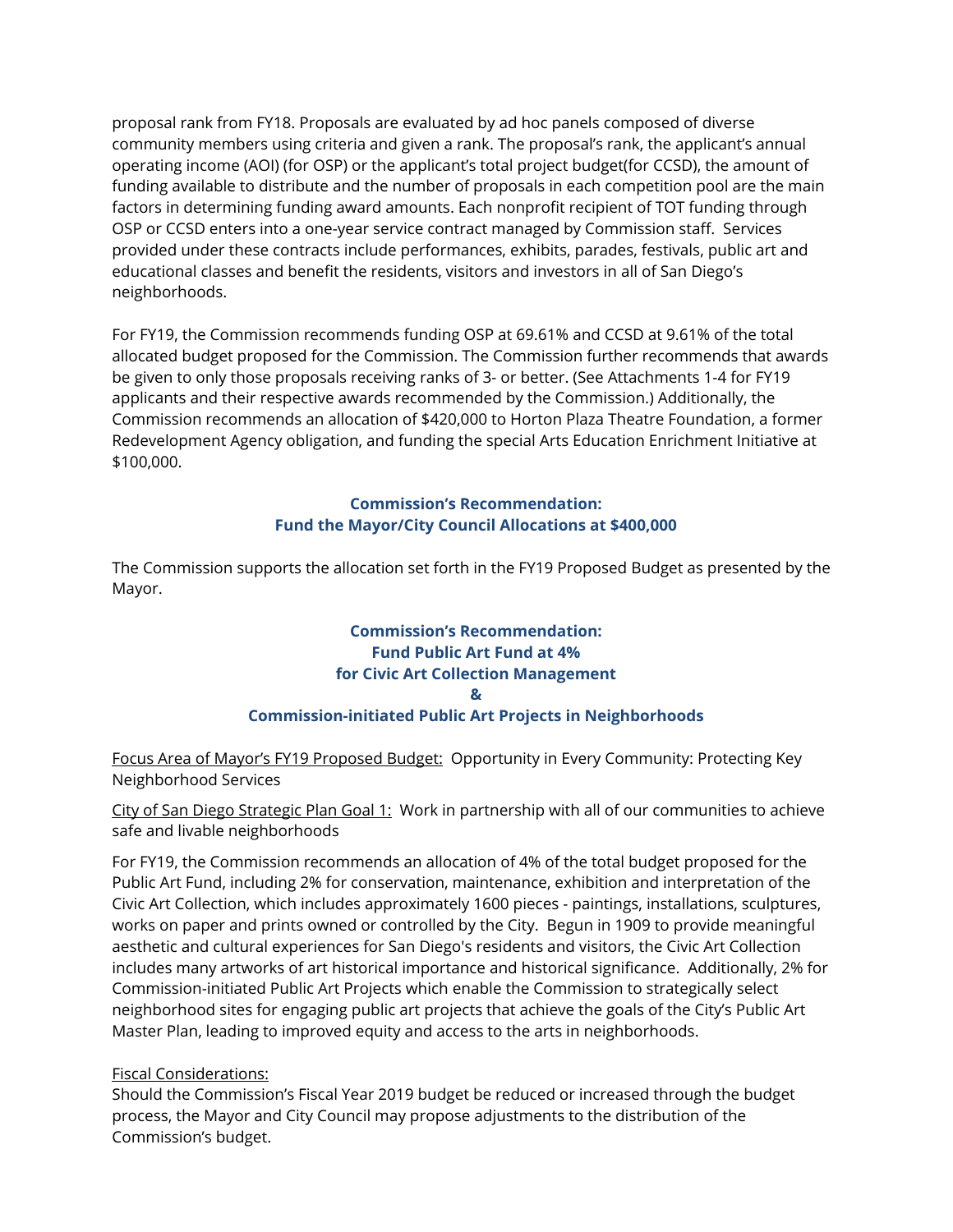#### Previous Council and/or Committee Actions:

On October 22, 2012, City Council voted to adopt the Penny for the Arts Five-Year Blueprint, FY2013 -FY2017.

#### Key Stakeholders and Community Outreach Efforts:

San Diego's arts and culture participants, both residents and visitors. Impacts: Fluctuations in the Commission's budget can affect the degree of public access to and participation in arts and culture offerings and can affect the quality and quantity of arts and culture offerings.

The process whereby the Commission annually conducts analysis and decides what recommendations to submit to the Mayor and City Council regarding the Commission's annual budget is a series of public meetings, all of which are publicly noticed and offer opportunities for public comment.

 $N/\hbar$ 

Christine E. Jones **Acting Executive Director** Commission for Arts and Culture

ral

David Graham Deputy Chief Operating Officer Neighborhood Services

Attachment(s):

- 1. Recommended Funding Awards for CCSD
- 2. Fact Sheet: Factors Affecting Amount of CCSD Awards
- 3. Recommended Funding Awards for OSP
- 4. Fact Sheet: Factors Affecting Amount of OSP Awards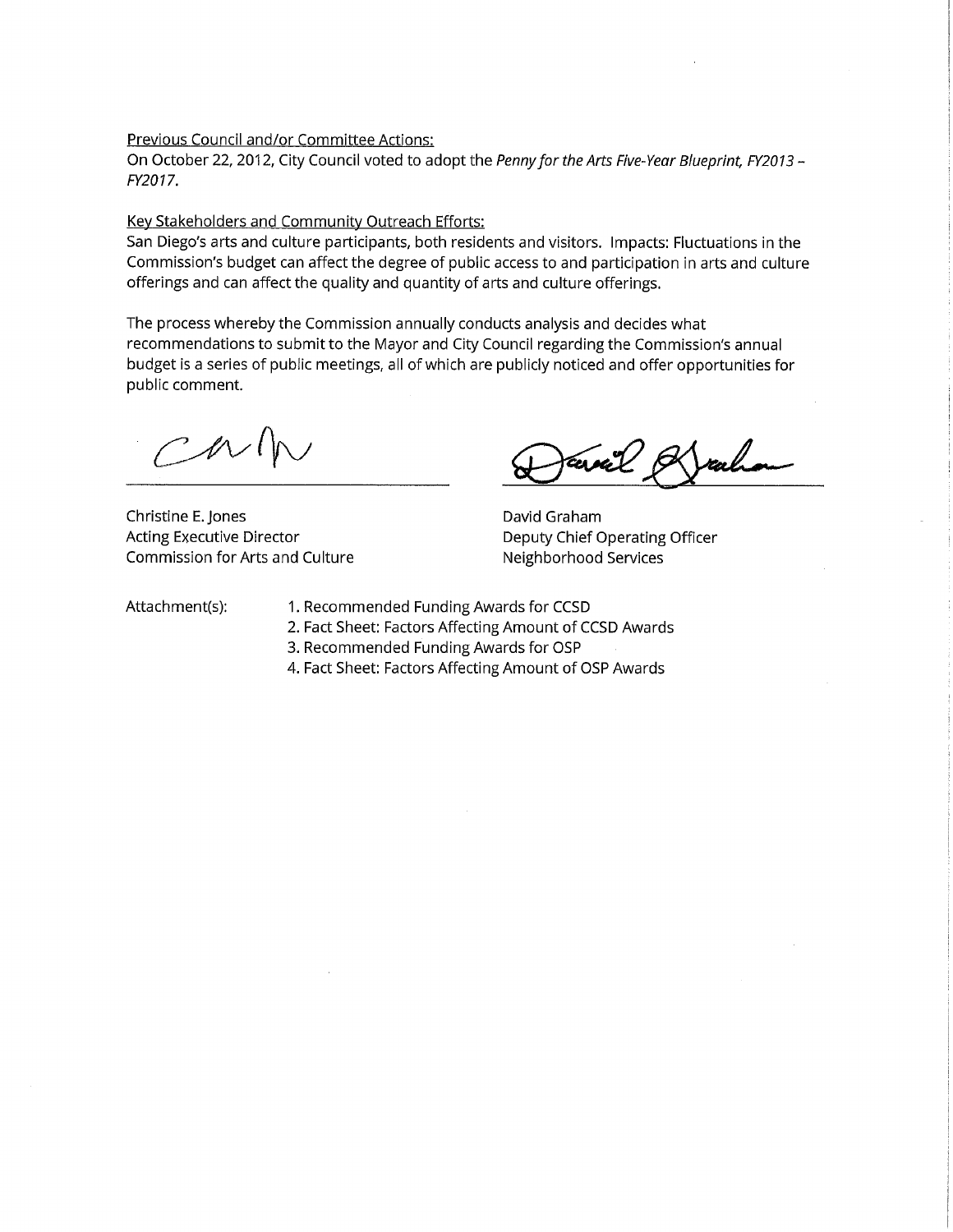### **FY19 Creative Communities San Diego (CCSD) Awards Recommended Commission 04-27-18**

|                                                                 | <b>FY19 Award</b>     | <b>Project</b>        | % of Project  |
|-----------------------------------------------------------------|-----------------------|-----------------------|---------------|
| FY19 Creative Communities San Diego (CCSD) Applicant            | <b>Recommendation</b> | <b>Budget</b>         | <b>Budget</b> |
| A Ship in the Woods Foundation                                  | \$5,000               | \$20,000              | 25.00%        |
| Adams Avenue Business Association                               | \$32,726              | \$182,000             | 17.98%        |
| American Water Works Association                                | \$9,283               | \$54,925              | 16.90%        |
| America's Finest City Dixieland Jazz Society                    | \$35,495              | \$210,000             | 16.90%        |
| Armed Servies YMCA of the USA- San Diego Branch                 | \$107,890             | \$600,000             | 17.98%        |
| Asian Story Theater                                             | \$5,000               | \$35,000              | 14.29%        |
| Balboa Park Conservancy                                         | \$82,823              | \$490,000             | 16.90%        |
| Biocom Institute                                                | \$79,044              | \$467,640             | 16.90%        |
| <b>Bodhi Tree Concerts</b>                                      | \$5,000               | \$30,000              | 16.67%        |
| Brazilian Institute for Arts & Culture                          | \$10,659              | \$78,000              | 13.67%        |
| Cabrillo Festival                                               | \$5,000               | \$20,000              | 25.00%        |
| Casa Familiar                                                   | \$5,000               | \$20,700              | 24.15%        |
| Contact Arts dba San Diego Fringe Festival                      | \$81,492              | $\overline{$}515,000$ | 15.82%        |
| CoTA (Collaborations: Teachers and Artists)                     | \$5,000               | \$30,000              | 16.67%        |
| Depositing Empowerment through Outreach and Urban Redevelopment | \$5,000               | \$15,000              | 33.33%        |
| Friends of Balboa Park                                          | \$5,000               | \$20,000              | 25.00%        |
| Hillcrest Business Improvement Association                      | \$21,622              | \$120,250             | 17.98%        |
| Indian Fine Arts Academy of San Diego                           | \$23,735              | \$150,000             | 15.82%        |
| Italian American Art and Cultural Association of San Diego      | \$17,747              | \$105,000             | 16.90%        |
| Jacobs & Cushman San Diego Food Bank                            | \$56,965              | \$360,000             | 15.82%        |
| Karama                                                          | \$7,049               | \$29,700              | 23.74%        |
| Karen Organization of San Diego                                 | \$5,000               | \$20,000              | 25.00%        |
| La Maestra Family Clinic, Inc                                   | \$7,108               | \$29,950              | 23.74%        |
| Linda Vista Multi-Cultural Fair, Inc.                           | \$8,863               | \$60,110              | 14.74%        |
| Little Italy Association                                        | \$23,735              | \$150,000             | 15.82%        |
| Mandate Project Impact                                          | \$23,510              | \$159,450             | 14.74%        |
| Mariachi Juvenil de San Diego                                   | \$45,637              | \$270,000             | 16.90%        |
| Mariachi Scholarship Foundation                                 | \$23,494              | \$139,000             | 16.90%        |
| <b>Musicians for Education</b>                                  | \$16,219              | \$90,200              | 17.98%        |
| Ocean Beach Merchants Association                               | \$27,871              | \$155,000             | 17.98%        |
| Pacific Beach Business Improvement Association                  | \$14,744              | \$100,000             | 14.74%        |
| Pacific Beach Town Council                                      | \$5,000               | \$16,000              | 31.25%        |
| Parade Band Foundation                                          | \$8,451               | \$50,000              | 16.90%        |
| Point Loma Summer Concerts                                      | \$15,442              | \$113,000             | 13.67%        |
| Rolando Community Council                                       | \$7,077               | \$29,817              | 23.74%        |
| San Diego Architectural Foundation                              | \$10,141              | \$60,000              | 16.90%        |
| San Diego Audubon Society                                       | \$21,578              | \$120,000             | 17.98%        |
| San Diego Earth Day                                             | \$22,117              | \$150,000             | 14.74%        |
| San Diego Film Foundation                                       | \$127,856             | \$808,000             | 15.82%        |
| San Diego Lesbian, Gay, Bisexual, Transgender Pride             | \$138,893             | \$1,830,700           | 7.59%         |
| San Diego Performing Arts League                                | \$5,000               | \$30,000              | 16.67%        |
| San Diego Shakespeare Society                                   | \$5,000               | \$25,000              | 20.00%        |
| Sherman Heights Community Center                                | \$5,823               | \$26,000              | 22.31%        |
| Sorrento Valley Town Council                                    | \$5,000               | \$15,000              | 33.33%        |
| Speed of Change, Inc                                            | \$14,744              | \$100,000             | 14.74%        |
| Spirit of the Fourth                                            | \$10,429              | \$58,000              | 17.98%        |
| Teatro Mascara Magica                                           | \$6,135               | \$27,500              | 22.31%        |
| The Bon Temps Social Club of San Diego                          | \$118,520             | \$749,000             | 15.82%        |
| The Cooper Family Foundation                                    | \$5,000               | \$25,000              | 20.00%        |
| Torrey Pines Kiwanis Foundation                                 | \$49,018              | \$290,000             | 16.90%        |
| Via International                                               | \$5,000               | \$30,000              | 16.67%        |
|                                                                 | \$1,388,935           |                       |               |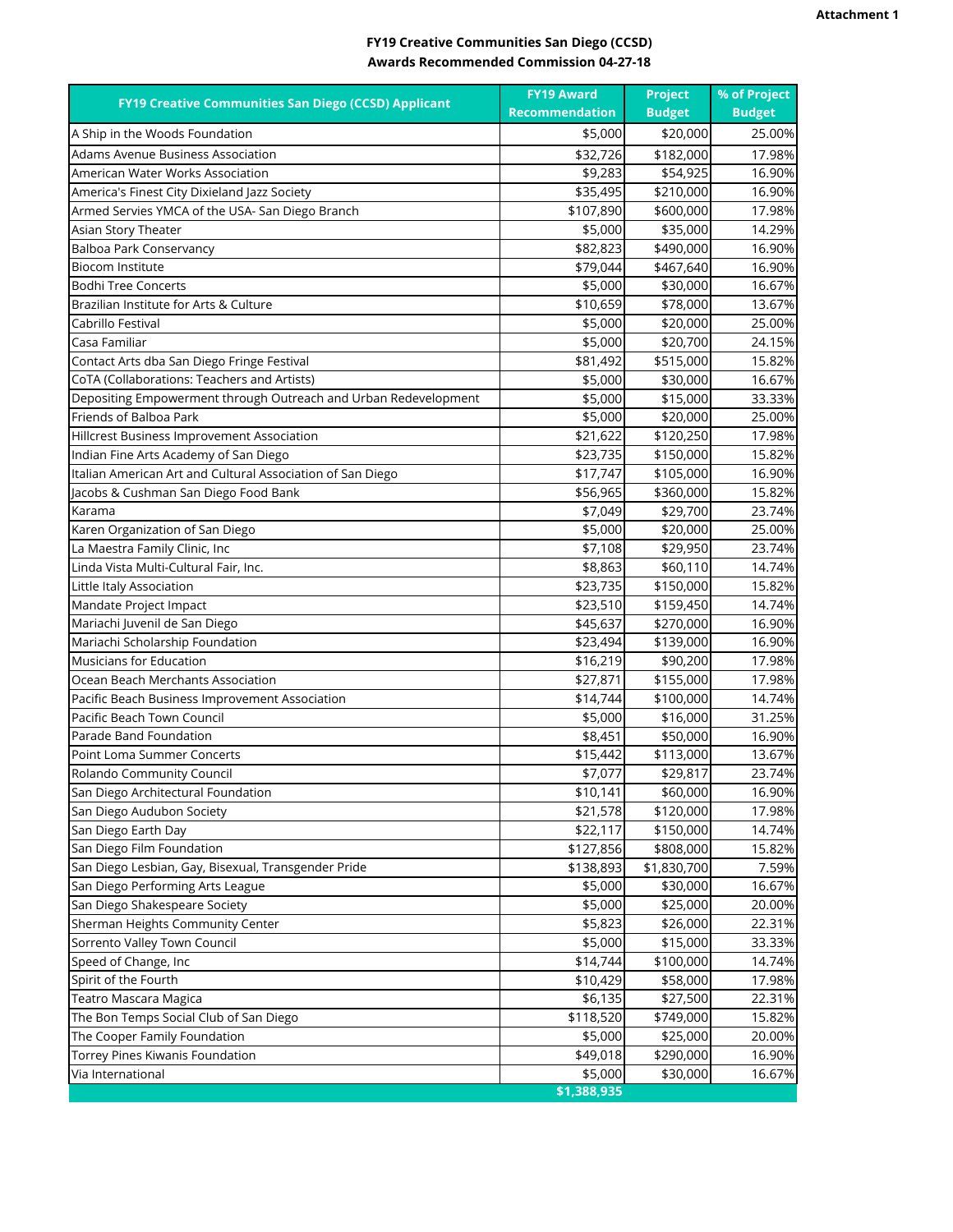# **CREATIVE COMMUNITIES SAN DIEGO - Factors Affecting Award Amounts**

Funding awards for the Creative Communities San Diego (CCSD) program are calculated using two categories of factors: 1) those factors that are related to an individual proposal, and 2) those factors that affect the entire population of proposals.

The amount of funding each proposal can be awarded is dependent on *ALL* the factors.

# **1) Factors related to each individual proposal:**

- **TOTAL PROJECT EXPENSE BUDGET** An algorithmic scale is used to create a maximum allowable percentage based on the size of an organization's total project expense budget. Smaller budget projects are eligible for higher percentages of their project expense budget than larger budget projects who receive a lower percentage of their project expense budget.
- **PROPOSAL RANK** A higher rank given to a proposal by the evaluation panel leads to a higher award.

## **2) Factors that affect the entire pool of proposals:**

- **AMOUNT OF MONEY AVAILABLE TO DISTRIBUTE** More money available for distribution can lead to higher award amounts per proposal.
- **NUMBER OF PROPOSALS RECOMMENDED FOR FUNDING AWARDS** A greater number of proposals recommended to receive funding awards stretches the amount of money available to distribute more thinly across all the proposals.
- **THE COLLECTIVE PROJECT EXPENSE BUDGETS OF ALL PROPOSALS** The greater the collective project expense budgets, the more thinly the amount of money available to distribute must be spread to support proposals relative to the size of their budgets.

Example: The ABC Arts Festival is a first-year contractor. With a project budget of \$1,014,450 and a rank of 4, their funding award is \$180,996.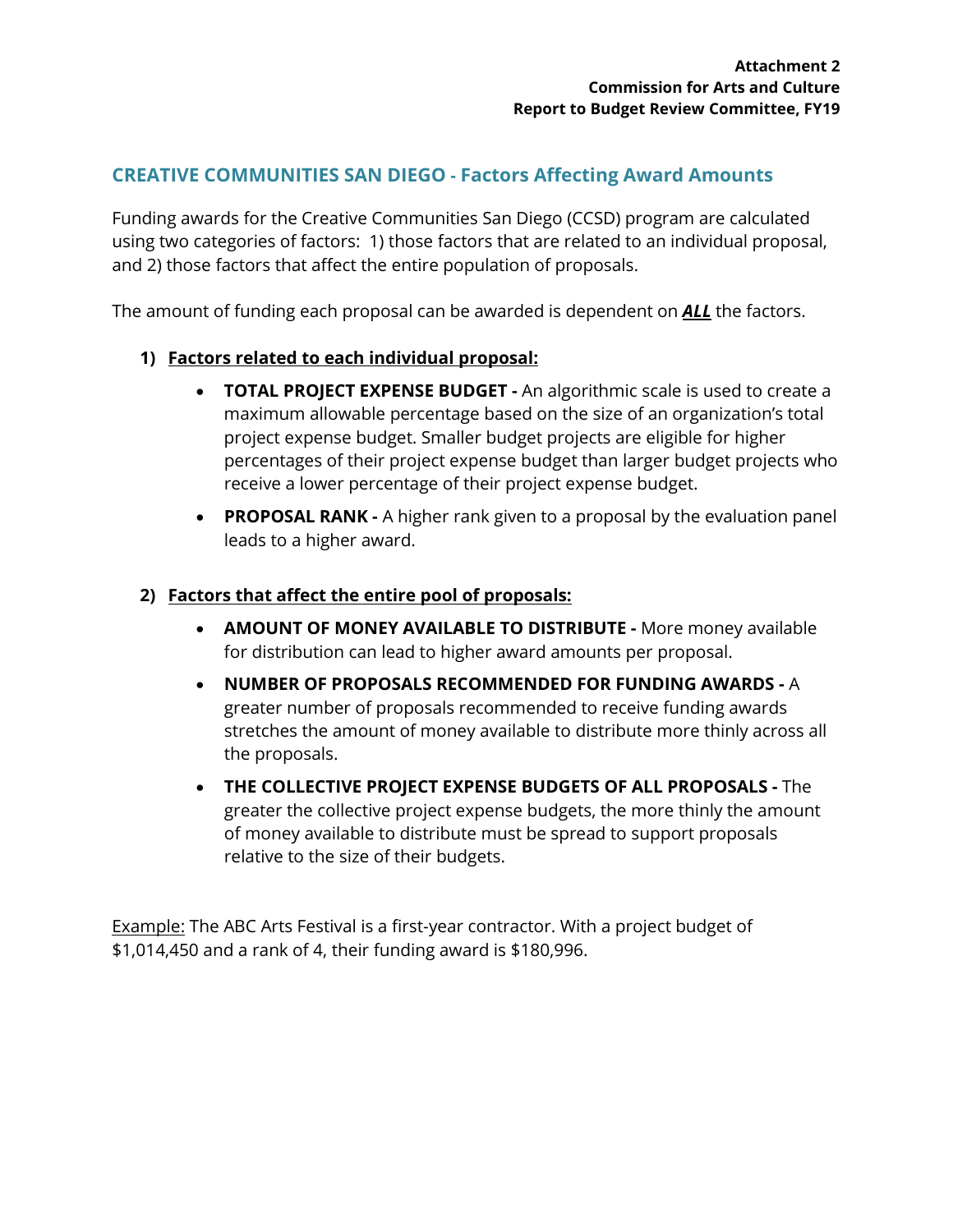# **FY19 Organizational Support Program (OSP) Awards Recommended by Commission 04-27-18**

|                                                            | <b>FY19 Award</b>     | <b>Applicant</b> |          |
|------------------------------------------------------------|-----------------------|------------------|----------|
| <b>FY19 Organizational Support Program (OSP) Applicant</b> | <b>Recommendation</b> | <b>AOI</b>       | % of AOI |
| Art of Elan                                                | \$26,616              | \$266,447        | 9.99%    |
| ArtReach                                                   | \$21,826              | \$193,251        | 11.29%   |
| Bach Collegium San Diego                                   | \$32,700              | \$316,350        | 10.34%   |
| Balboa Park Cultural Partnership                           | \$245,264             | \$4,423,086      | 5.55%    |
| Balboa Park Online Collaborative                           | \$85,137              | \$1,067,730      | 7.97%    |
| California Ballet Association, Inc.                        | \$120,479             | \$1,868,900      | 6.45%    |
| California Lawyers for the Arts                            | \$73,404              | \$878,919        | 8.35%    |
| CAMARADA                                                   | \$15,815              | \$142,051        | 11.13%   |
| Center for World Music                                     | \$25,706              | \$255,363        | 10.07%   |
| Choral Club of San Diego                                   | \$5,000               | \$17,151         | 29.15%   |
| Choral Consortium of San Diego                             | \$5,000               | \$15,941         | 31.37%   |
| City Ballet, Inc                                           | \$84,883              | \$1,063,532      | 7.98%    |
| Classics for Kids, Inc                                     | \$37,170              | \$370,619        | 10.03%   |
| Culture Shock Dance Troupe, Inc.                           | \$23,206              | \$225,455        | 10.29%   |
| <b>Cygnet Theatre Company</b>                              | \$172,973             | \$2,852,047      | 6.06%    |
| Diversionary Theater Productions Inc.                      | \$77,533              | \$944,060        | 8.21%    |
| Fern Street Community Arts, Inc.                           | \$21,021              | \$184,681        | 11.38%   |
| Finest City Performing Arts, Inc.                          | \$56,555              | \$580,527        | 9.74%    |
| Flying Leatherneck Historical Foundation                   | \$36,139              | \$388,439        | 9.30%    |
| Gaslamp Quarter Historical Foundation                      | \$53,460              | \$584,677        | 9.14%    |
| Japan Society of San Diego and Tijuana                     | \$28,729              | \$269,875        | 10.65%   |
| Japanese Friendship Garden Society of San Diego            | \$141,764             | \$2,140,731      | 6.62%    |
| La Jolla Historical Society                                | \$78,939              | \$1,054,232      | 7.49%    |
| La Jolla Music Society                                     | \$212,062             | \$3,526,579      | 6.01%    |
| La Jolla Symphony and Chorus Association                   | \$60,523              | \$745,549        | 8.12%    |
| Lambda Archives of San Diego                               | \$18,054              | \$142,832        | 12.64%   |
| Library Association of La Jolla                            | \$133,483             | \$1,966,781      | 6.79%    |
| Mainly Mozart, Inc.                                        | \$112,646             | \$1,555,255      | 7.24%    |
| Malashock Dance & Company                                  | \$57,961              | \$648,073        | 8.94%    |
| Maritime Museum Association of San Diego                   | \$174,954             | \$3,199,045      | 5.47%    |
| Media Arts Center San Diego                                | \$96,602              | \$1,163,064      | 8.31%    |
| Mingei International                                       | \$196,511             | \$3,450,806      | 5.69%    |
| Mojalet Dance Collective                                   | \$15,189              | \$125,132        | 12.14%   |
| Moxie Theatre, Inc                                         | \$27,075              | \$251,015        | 10.79%   |
| Museum of Contemporary Art San Diego                       | \$267,441             | \$5,643,337      | 4.74%    |
| Museum of Photographic Arts                                | \$229,051             | \$4,377,422      | 5.23%    |
| New Americans Museum                                       | \$38,529              | \$387,513        | 9.94%    |
| <b>NTC Foundation</b>                                      | \$191,782             | \$3,677,039      | 5.22%    |
| Old Globe Theatre                                          | \$491,017             | \$22,349,576     | 2.20%    |
| Opera Neo                                                  | \$17,902              | \$141,399        | 12.66%   |
| Outside the Lens                                           | \$55,231              | \$563,346        | 9.80%    |
| Pacific Arts Movement                                      | \$67,295              | \$724,942        | 9.28%    |
| Persian Cultural Center                                    | \$42,615              | \$439,394        | 9.70%    |
| Playwrights Project                                        | \$42,174              | \$401,510        | 10.50%   |
| Poway Center for the Performing Arts Foundation            | \$66,449              | \$713,246        | 9.32%    |
| Prophet World Beat Productions                             | \$33,647              | \$327,674        | 10.27%   |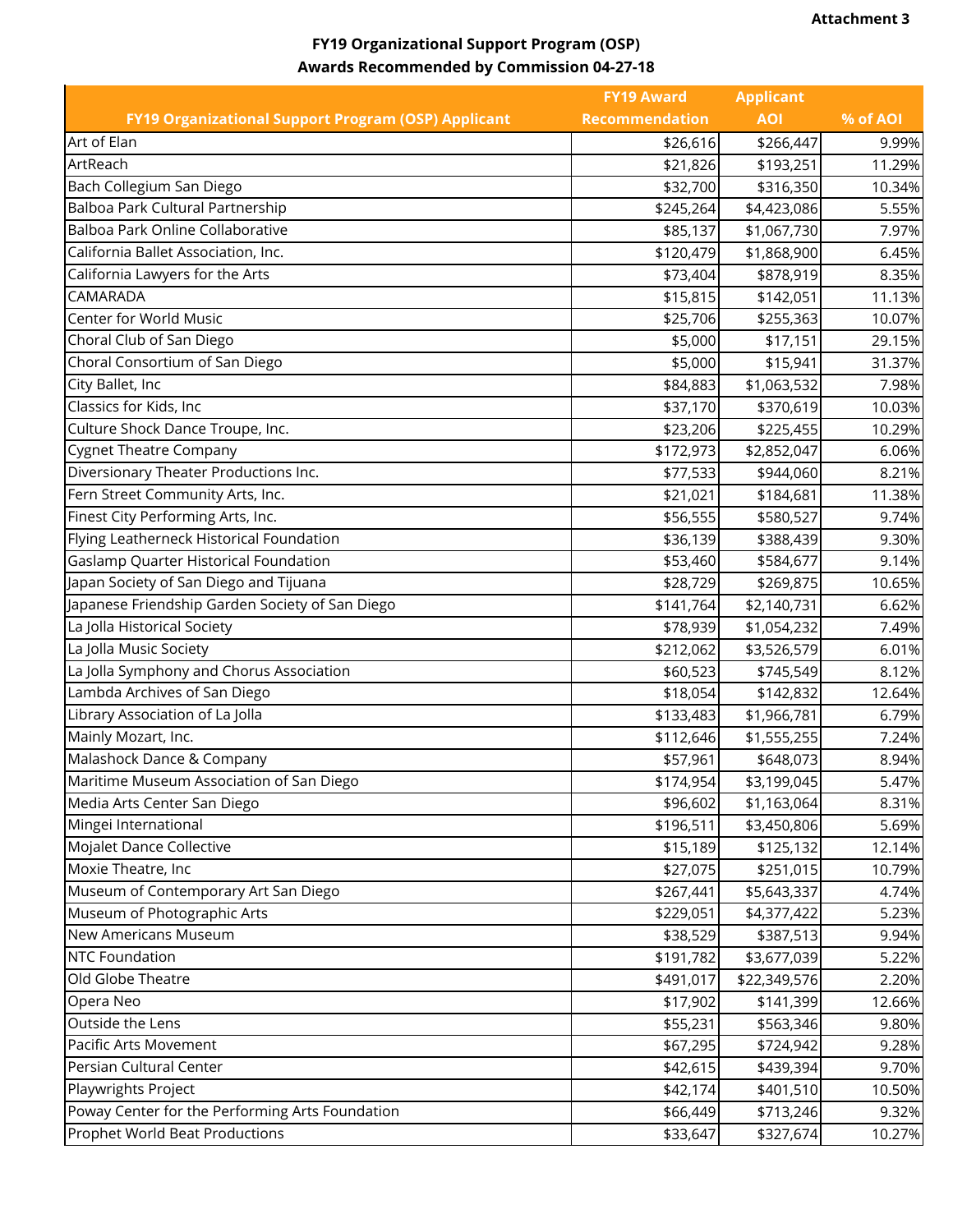# **FY19 Organizational Support Program (OSP) Awards Recommended by Commission 04-27-18**

|                                                     | <b>FY19 Award</b>     | <b>Applicant</b> |          |
|-----------------------------------------------------|-----------------------|------------------|----------|
| FY19 Organizational Support Program (OSP) Applicant | <b>Recommendation</b> | <b>AOI</b>       | % of AOI |
| Putnam Foundation dba Timken Museum of Art          | \$126,939             | \$1,833,538      | 6.92%    |
| Resounding Joy Inc                                  | \$26,942              | \$323,782        | 8.32%    |
| Reuben H. Fleet Science Center                      | \$352,986             | \$8,332,886      | 4.24%    |
| SACRA/PROFANA                                       | \$15,042              | \$114,916        | 13.09%   |
| San Diego Air & Space Museum                        | \$294,897             | \$6,688,677      | 4.41%    |
| San Diego Archaeological Society                    | \$32,518              | \$291,173        | 11.17%   |
| San Diego Art Institute                             | \$48,304              | \$514,268        | 9.39%    |
| San Diego Automotive Museum                         | \$56,795              | \$583,658        | 9.73%    |
| San Diego Ballet                                    | \$48,322              | \$514,499        | 9.39%    |
| San Diego Center for Jewish Culture                 | \$137,311             | \$2,246,698      | 6.11%    |
| San Diego Children's Choir                          | \$62,497              | \$659,334        | 9.48%    |
| San Diego Civic Youth Ballet                        | \$77,077              | \$864,097        | 8.92%    |
| San Diego Comic Convention                          | \$489,802             | \$21,611,777     | 2.27%    |
| San Diego Dance Theater                             | \$45,419              | \$440,419        | 10.31%   |
| San Diego Early Music Society                       | \$14,986              | \$133,210        | 11.25%   |
| San Diego Guild of Puppetry, Inc.                   | \$12,887              | \$102,957        | 12.52%   |
| San Diego Hall of Champions                         | \$115,775             | \$1,768,344      | 6.55%    |
| San Diego Historical Society                        | \$165,335             | \$2,440,795      | 6.77%    |
| San Diego Junior Theatre                            | \$83,822              | \$964,211        | 8.69%    |
| San Diego Master Chorale                            | \$12,923              | \$103,293        | 12.51%   |
| San Diego Model Railroad Museum                     | \$70,057              | \$763,512        | 9.18%    |
| San Diego Museum Council, Inc.                      | \$23,368              | \$209,884        | 11.13%   |
| San Diego Museum of Art                             | \$366,448             | \$10,221,790     | 3.58%    |
| San Diego Museum of Man                             | \$236,273             | \$4,169,010      | 5.67%    |
| San Diego Musical Theatre                           | \$87,466              | \$1,208,091      | 7.24%    |
| San Diego Opera Association                         | \$397,566             | \$10,675,879     | 3.72%    |
| San Diego Pro Arte Voices                           | \$9,041               | \$63,102         | 14.33%   |
| San Diego Repertory Theatre                         | \$203,636             | \$3,643,439      | 5.59%    |
| San Diego Society of Natural History                | \$426,696             | \$12,648,056     | 3.37%    |
| San Diego Symphony Orchestra Association            | \$490,787             | \$22,182,748     | 2.21%    |
| San Diego Watercolor Society                        | \$33,848              | \$305,865        | 11.07%   |
| San Diego Winds                                     | \$17,511              | \$137,721        | 12.72%   |
| San Diego Writers, Ink                              | \$20,880              | \$216,075        | 9.66%    |
| San Diego Young Artists Music Academy               | \$11,741              | \$99,700         | 11.78%   |
| San Diego Youth Symphony and Conservatory           | \$136,783             | \$1,866,524      | 7.33%    |
| Save Our Heritage Organisation                      | \$89,925              | \$1,253,724      | 7.17%    |
| <b>Scripps Ranch Theatre</b>                        | \$26,833              | \$293,432        | 9.14%    |
| So Say We All                                       | \$10,024              | \$76,561         | 13.09%   |
| Space 4 Art                                         | \$35,184              | \$320,794        | 10.97%   |
| Spreckels Organ Society                             | \$36,538              | \$336,091        | 10.87%   |
| The AjA Project                                     | \$43,013              | \$411,484        | 10.45%   |
| The New Children's Museum                           | \$199,162             | \$3,521,850      | 5.66%    |
| The PGK Project, Inc.                               | \$14,318              | \$150,300        | 9.53%    |
| Theater and Arts Foundation of San Diego County     | \$454,036             | \$15,091,433     | 3.01%    |
| transcenDANCE Youth Arts Project                    | \$21,781              | \$178,909        | 12.17%   |
| Veterans Memorial Center, Inc                       | \$20,541              | \$194,482        | 10.56%   |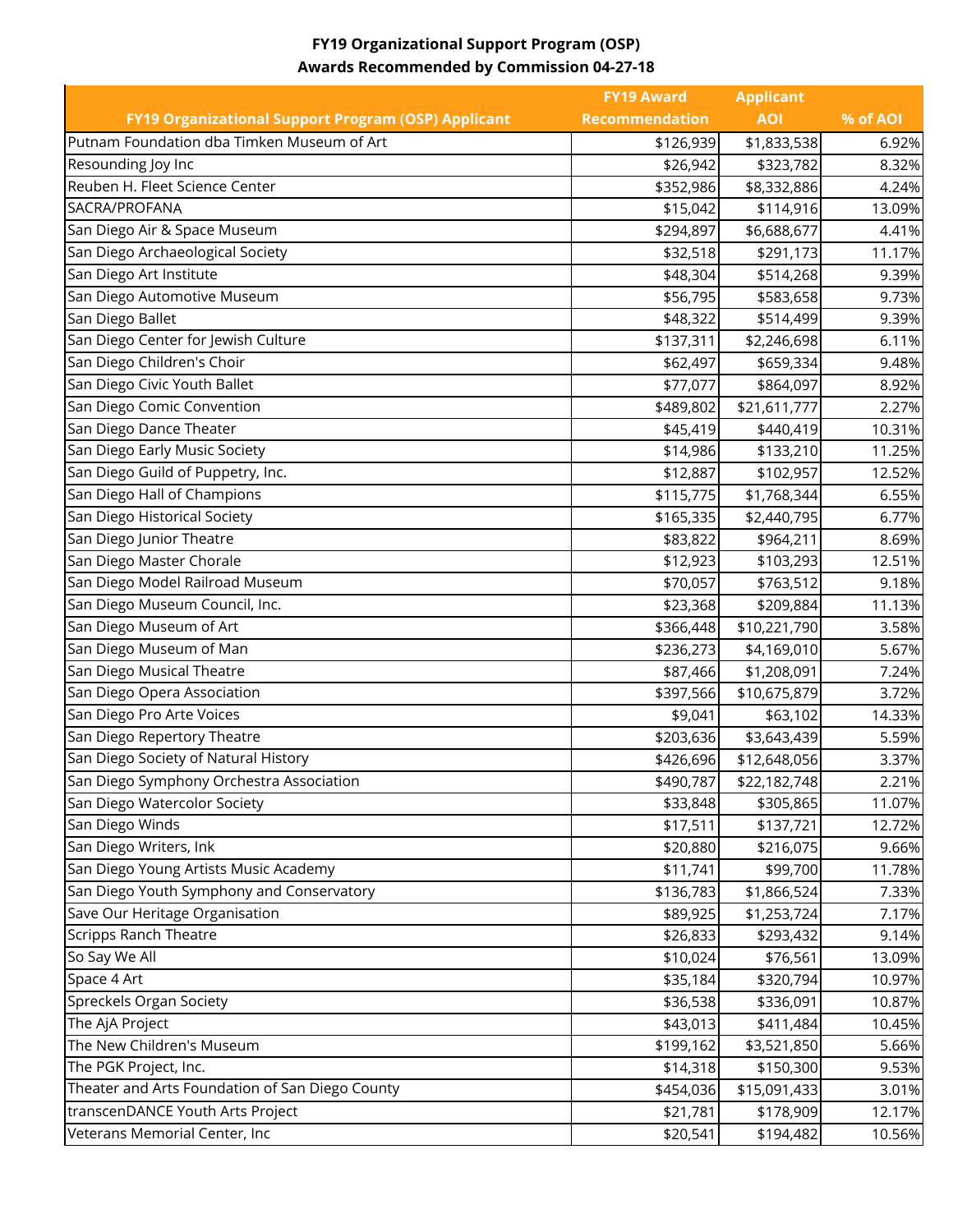# **FY19 Organizational Support Program (OSP) Awards Recommended by Commission 04-27-18**

|                                                     | <b>FY19 Award</b>     | <b>Applicant</b> |          |
|-----------------------------------------------------|-----------------------|------------------|----------|
| FY19 Organizational Support Program (OSP) Applicant | <b>Recommendation</b> | <b>AOI</b>       | % of AOI |
| Villa Musica                                        | \$78,490              | \$884,799        | 8.87%    |
| <b>Westwind Brass</b>                               | \$5,824               | \$47,178         | 12.24%   |
| Write Out Loud                                      | \$12,269              | \$90,299         | 13.59%   |
| Young Audiences of San Diego                        | \$139,098             | \$2,084,061      | 6.67%    |
| Youth Philharmonic Orchestra                        | \$8,397               | \$62,225         | 13.50%   |
|                                                     | \$10,065,625          |                  |          |